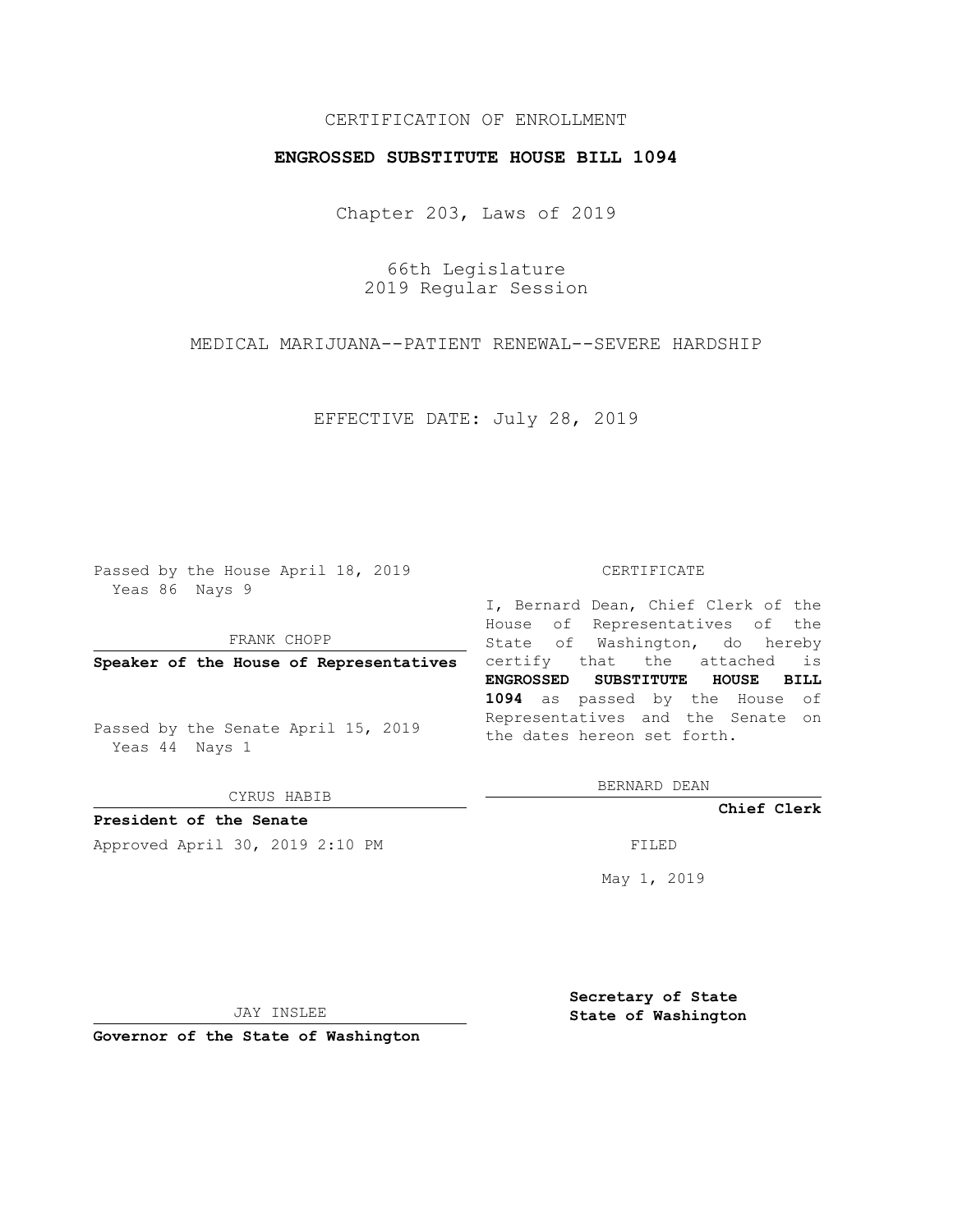### **ENGROSSED SUBSTITUTE HOUSE BILL 1094**

AS AMENDED BY THE SENATE

Passed Legislature - 2019 Regular Session

# **State of Washington 66th Legislature 2019 Regular Session**

**By** House Health Care & Wellness (originally sponsored by Representatives Blake and Walsh)

READ FIRST TIME 02/05/19.

 AN ACT Relating to establishing compassionate care renewals for medical marijuana qualifying patients; amending RCW 69.51A.030 and 69.51A.230; and adding a new section to chapter 69.51A RCW.

BE IT ENACTED BY THE LEGISLATURE OF THE STATE OF WASHINGTON:

 **Sec. 1.** RCW 69.51A.030 and 2015 c 70 s 18 are each amended to read as follows:6

 (1) The following acts do not constitute crimes under state law or unprofessional conduct under chapter 18.130 RCW, and a health care professional may not be arrested, searched, prosecuted, disciplined, or subject to other criminal sanctions or civil consequences or liability under state law, or have real or personal property searched, seized, or forfeited pursuant to state law, notwithstanding any other provision of law as long as the health care professional 14 complies with subsection (2) of this section:

 (a) Advising a patient about the risks and benefits of medical use of marijuana or that the patient may benefit from the medical use 17 of marijuana; or

 (b) Providing a patient or designated provider meeting the criteria established under RCW 69.51A.010 with an authorization, based upon the health care professional's assessment of the patient's medical history and current medical condition, if the health care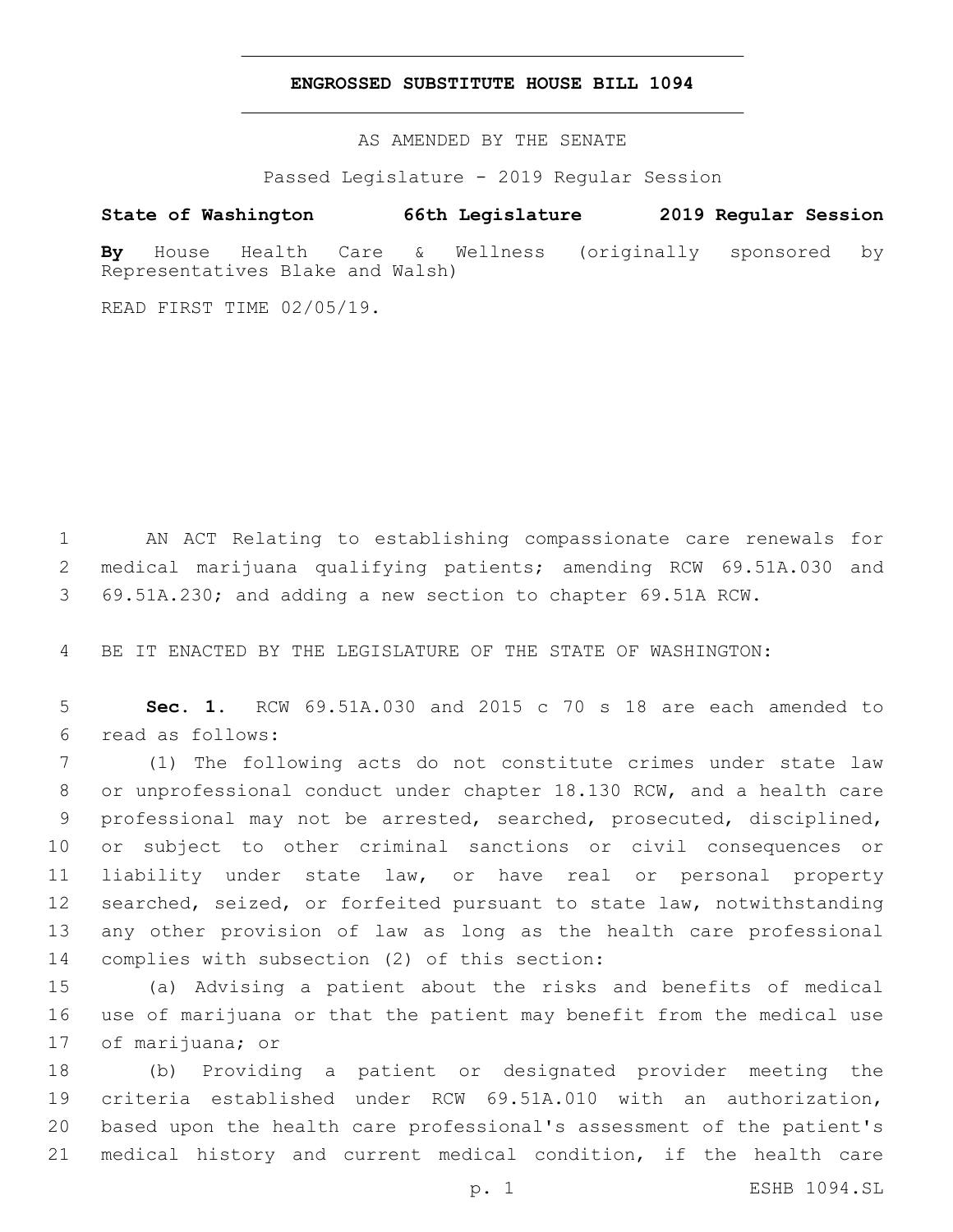professional has complied with this chapter and he or she determines within a professional standard of care or in the individual health care professional's medical judgment the qualifying patient may 4 benefit from the medical use of marijuana.

 (2)(a) A health care professional may provide a qualifying patient or that patient's designated provider with an authorization for the medical use of marijuana in accordance with this section.

 (b) In order to authorize for the medical use of marijuana under (a) of this subsection, the health care professional must:

 (i) Have a documented relationship with the patient, as a principal care provider or a specialist, relating to the diagnosis and ongoing treatment or monitoring of the patient's terminal or 13 debilitating medical condition;

14 (ii) Complete an in-person physical examination of the patient or a remote physical examination of the patient if one is determined to 16 be appropriate under (c)(iii) of this subsection;

 (iii) Document the terminal or debilitating medical condition of the patient in the patient's medical record and that the patient may benefit from treatment of this condition or its symptoms with medical 20 use of marijuana;

 (iv) Inform the patient of other options for treating the terminal or debilitating medical condition and documenting in the patient's medical record that the patient has received this 24 information;

 (v) Document in the patient's medical record other measures attempted to treat the terminal or debilitating medical condition 27 that do not involve the medical use of marijuana; and

 (vi) Complete an authorization on forms developed by the department, in accordance with subsection (3) of this section.

30 (c) $(i)$  For a qualifying patient eighteen years of age or older, an authorization expires one year after its issuance. For a qualifying patient less than eighteen years of age, an authorization 33 expires six months after its issuance.

 (ii) An authorization may be renewed upon completion of an in- person physical examination ((and)) or a remote physical examination 36 of the patient if one is determined to be appropriate under (c)(iii) 37 of this subsection and, in compliance with the other requirements of 38 (b) of this subsection.

 (iii) Following an in-person physical examination to authorize the use of marijuana for medical purposes, the health care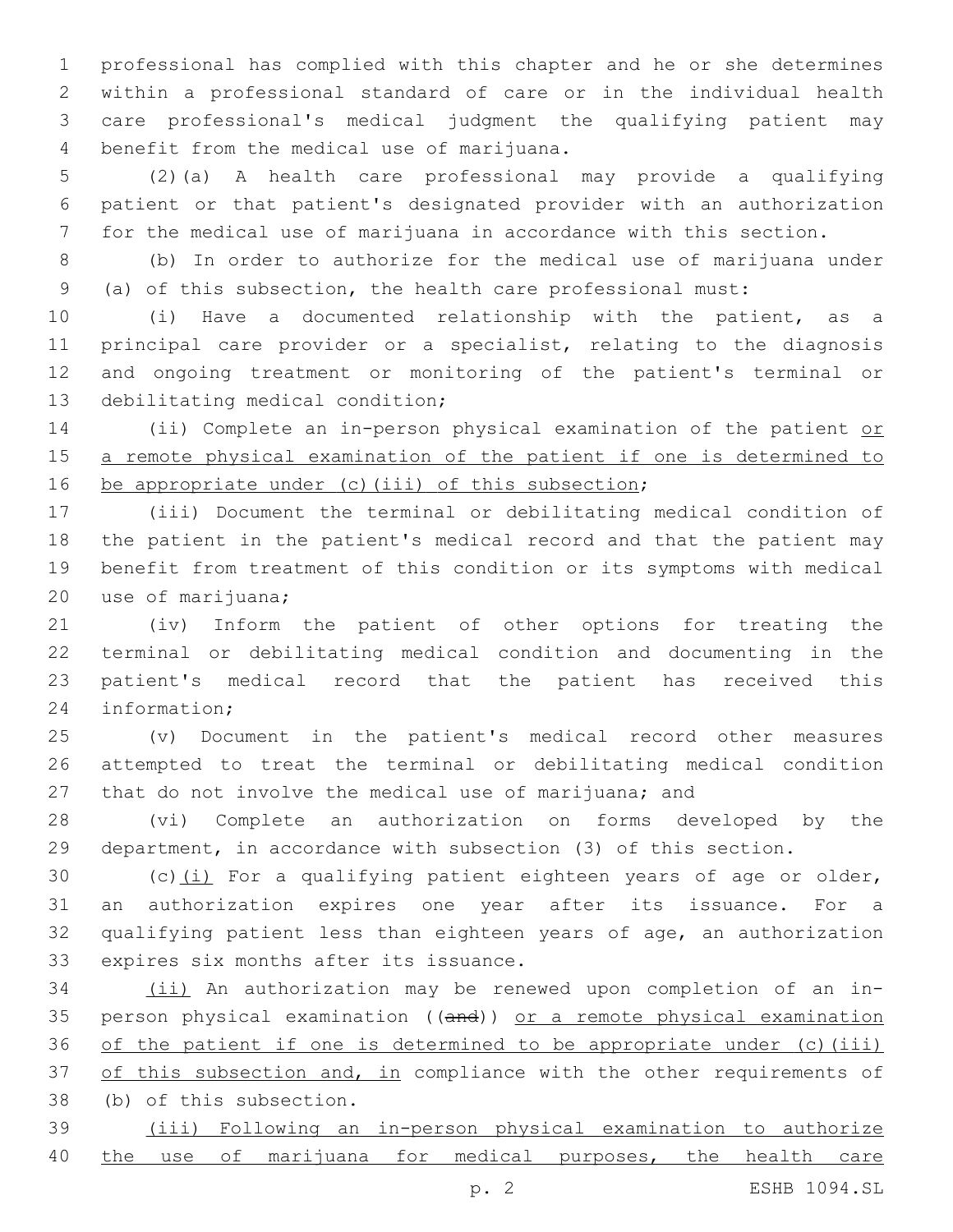professional may determine and note in the patient's medical record 2 that subsequent physical examinations for the purposes of renewing an authorization may occur through the use of telemedicine technology if the health care professional determines that requiring the qualifying patient to attend a physical examination in person to renew an authorization would likely result in severe hardship to the qualifying patient because of the qualifying patient's physical or 8 emotional condition.

 (iv) When renewing a qualifying patient's authorization for the 10 medical use of marijuana on or after the effective date of this 11 section, the health care professional may indicate that the 12 qualifying patient qualifies for a compassionate care renewal of his 13 or her registration in the medical marijuana authorization database and recognition card if the health care professional determines that 15 requiring the qualifying patient to renew a registration in person would likely result in severe hardship to the qualifying patient because of the qualifying patient's physical or emotional condition. A compassionate care renewal of a qualifying patient's registration and recognition card allows the qualifying patient to receive 20 renewals without the need to be physically present at a retailer and 21 without the requirement to have a photograph taken.

22 (d) A health care professional shall not:

 (i) Accept, solicit, or offer any form of pecuniary remuneration from or to a marijuana retailer, marijuana processor, or marijuana 25 producer;

 (ii) Offer a discount or any other thing of value to a qualifying patient who is a customer of, or agrees to be a customer of, a 28 particular marijuana retailer;

 (iii) Examine or offer to examine a patient for purposes of diagnosing a terminal or debilitating medical condition at a location 31 where marijuana is produced, processed, or sold;

 (iv) Have a business or practice which consists primarily of authorizing the medical use of marijuana or authorize the medical use of marijuana at any location other than his or her practice's 35 permanent physical location;

 (v) Except as provided in RCW 69.51A.280, sell, or provide at no charge, marijuana concentrates, marijuana-infused products, or useable marijuana to a qualifying patient or designated provider; or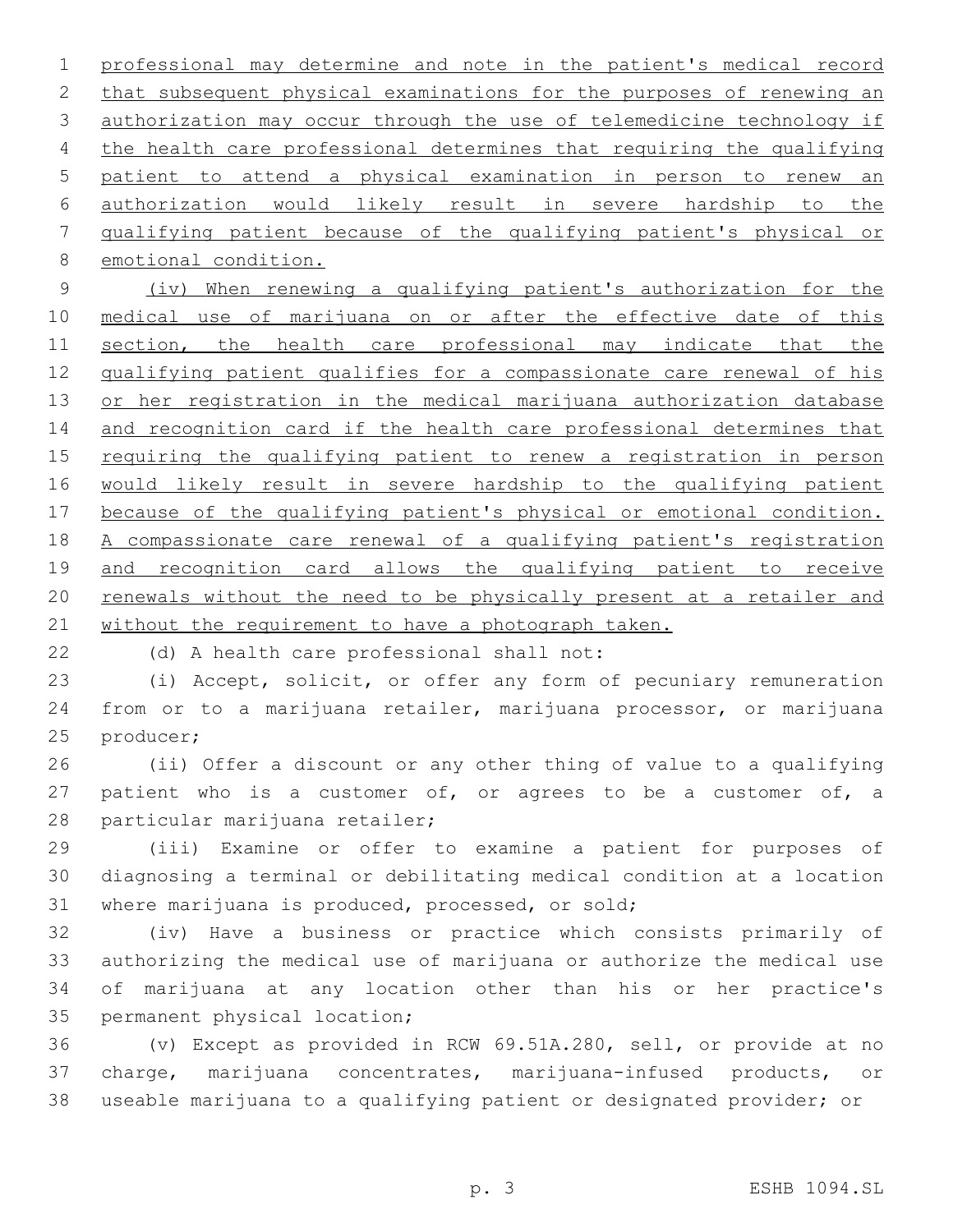(vi) Hold an economic interest in an enterprise that produces, processes, or sells marijuana if the health care professional 3 authorizes the medical use of marijuana.

 (3) The department shall develop the form for the health care professional to use as an authorization for qualifying patients and designated providers. The form shall include the qualifying patient's or designated provider's name, address, and date of birth; the health care professional's name, address, and license number; the amount of marijuana recommended for the qualifying patient; a telephone number 10 where the authorization can be verified during normal business hours; the dates of issuance and expiration; and a statement that an authorization does not provide protection from arrest unless the qualifying patient or designated provider is also entered in the medical marijuana authorization database and holds a recognition 15 card.

16 (4) ((Until July 1, 2016, a health care professional who, within 17 a single calendar month, authorizes the medical use of marijuana to 18 more than thirty patients must report the number of authorizations issued.

 $(5)$ )) The appropriate health professions disciplining authority may inspect or request patient records to confirm compliance with this section. The health care professional must provide access to or produce documents, records, or other items that are within his or her possession or control within twenty-one calendar days of service of a request by the health professions disciplining authority. If the twenty-one calendar day limit results in a hardship upon the health 27 care professional, he or she may request, for good cause, an extension not to exceed thirty additional calendar days. Failure to produce the documents, records, or other items shall result in citations and fines issued consistent with RCW 18.130.230. Failure to otherwise comply with the requirements of this section shall be considered unprofessional conduct and subject to sanctions under 33 chapter 18.130 RCW.

 (( $(46)$ )) (5) After a health care professional authorizes a qualifying patient for the medical use of marijuana, he or she may discuss with the qualifying patient how to use marijuana and the types of products the qualifying patient should seek from a retail 38 outlet.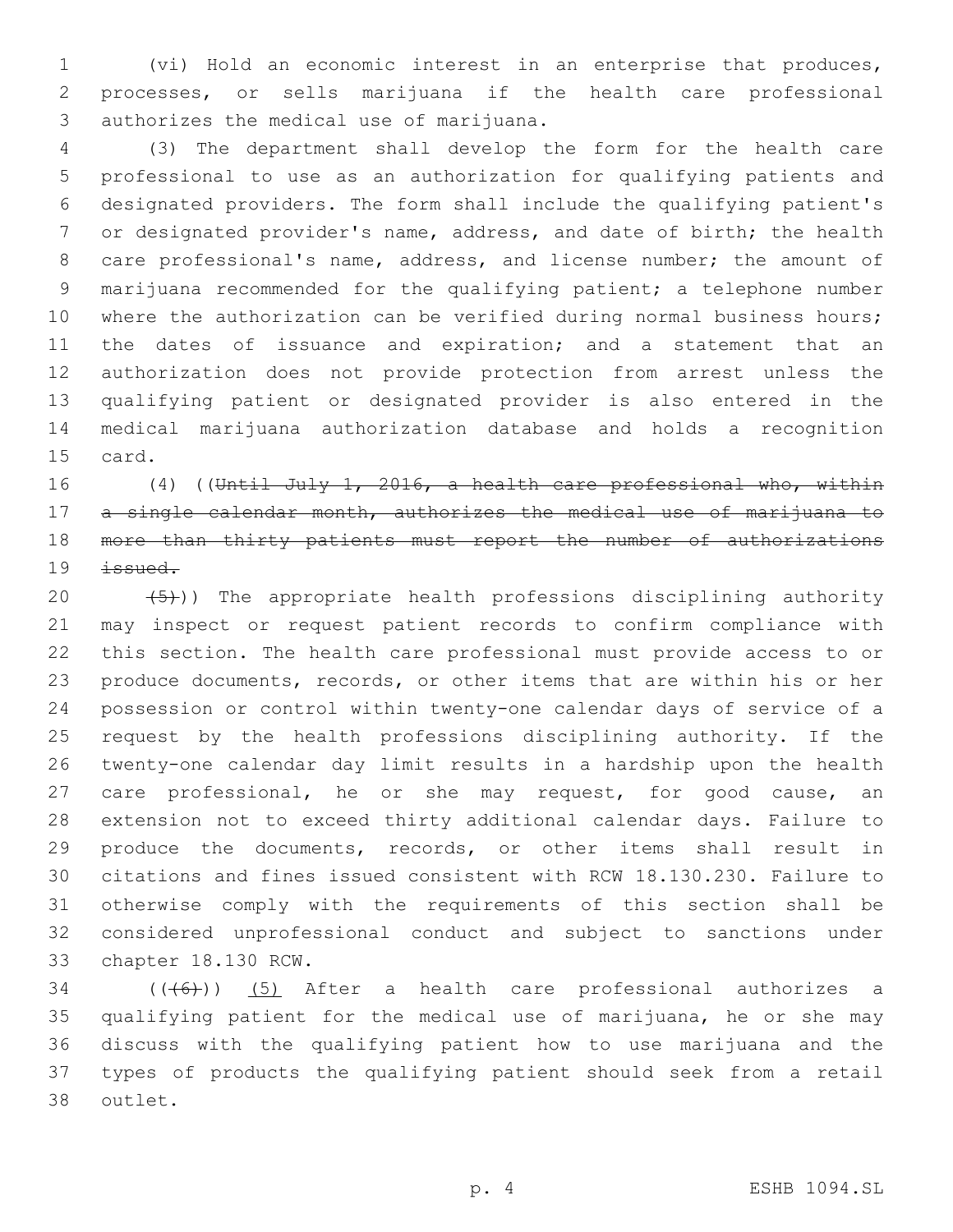**Sec. 2.** RCW 69.51A.230 and 2015 c 70 s 21 are each amended to 2 read as follows:

 (1) The department must contract with an entity to create, administer, and maintain a secure and confidential medical marijuana authorization database that, beginning July 1, 2016, allows:

 (a) A marijuana retailer with a medical marijuana endorsement to add a qualifying patient or designated provider and include the 8 amount of marijuana concentrates, useable marijuana, marijuana- infused products, or plants for which the qualifying patient is 10 authorized under RCW 69.51A.210;

 (b) Persons authorized to prescribe or dispense controlled substances to access health care information on their patients for the purpose of providing medical or pharmaceutical care for their 14 patients;

 (c) A qualifying patient or designated provider to request and receive his or her own health care information or information on any person or entity that has queried their name or information;

 (d) Appropriate local, state, tribal, and federal law enforcement or prosecutorial officials who are engaged in a bona fide specific investigation of suspected marijuana-related activity that may be illegal under Washington state law to confirm the validity of the recognition card of a qualifying patient or designated provider;

 (e) A marijuana retailer holding a medical marijuana endorsement to confirm the validity of the recognition card of a qualifying 25 patient or designated provider;

 (f) The department of revenue to verify tax exemptions under 27 chapters 82.08 and 82.12 RCW;

 (g) The department and the health care professional's disciplining authorities to monitor authorizations and ensure compliance with this chapter and chapter 18.130 RCW by their 31 licensees; and

 (h) Authorizations to expire six months or one year after entry into the medical marijuana authorization database, depending on whether the authorization is for a minor or an adult.

 (2) A qualifying patient and his or her designated provider, if any, may be placed in the medical marijuana authorization database at a marijuana retailer with a medical marijuana endorsement. After a qualifying patient or designated provider is placed in the medical marijuana authorization database, he or she must be provided with a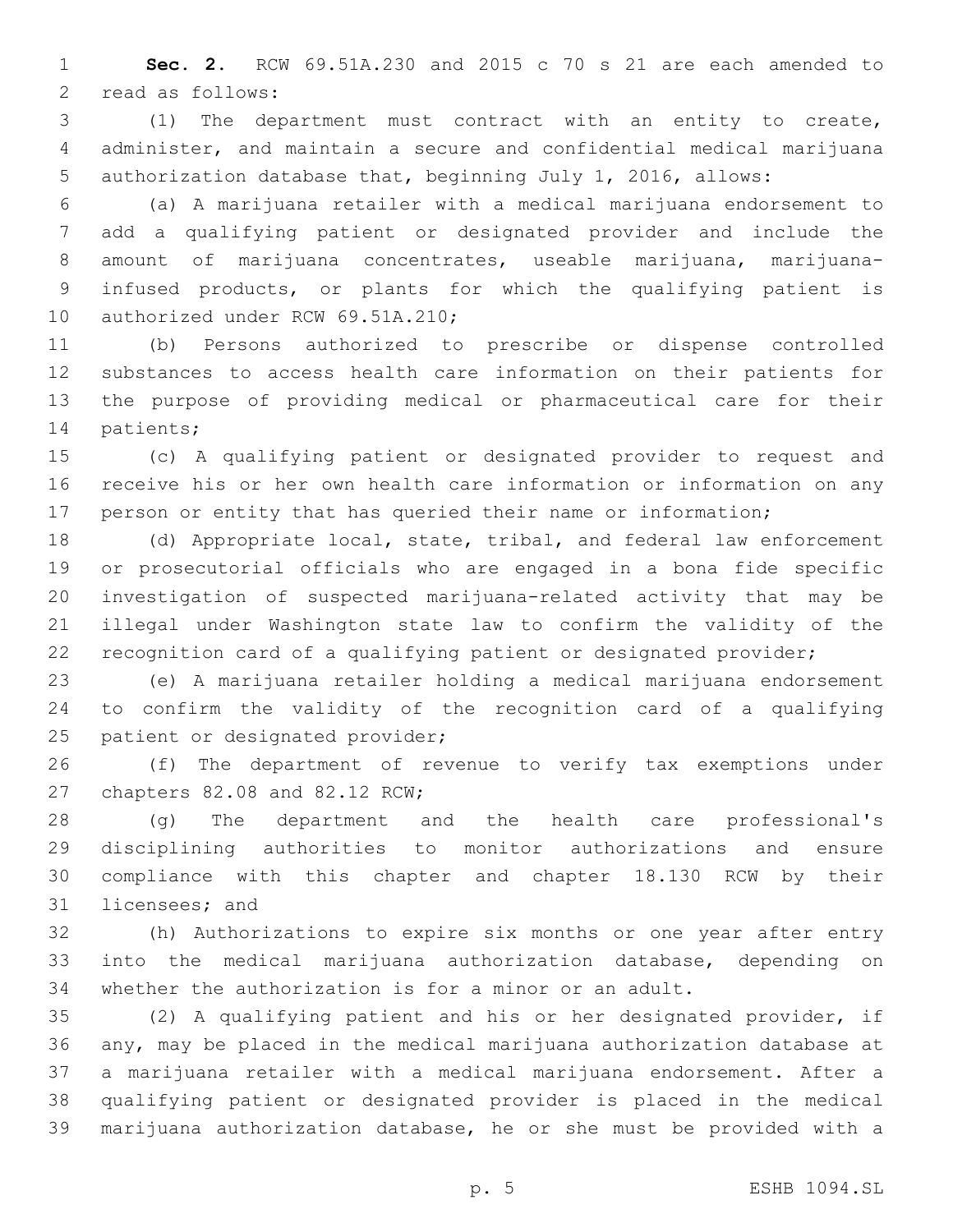recognition card that contains identifiers required in subsection (3) 2 of this section.

 (3) The recognition card requirements must be developed by the 4 department in rule and include:

(a) A randomly generated and unique identifying number;

 (b) For designated providers, the unique identifying number of the qualifying patient whom the provider is assisting;

 (c) A photograph of the qualifying patient's or designated provider's face taken by an employee of the marijuana retailer with a medical marijuana endorsement at the same time that the qualifying patient or designated provider is being placed in the medical marijuana authorization database in accordance with rules adopted by 13 the department;

 (d) The amount of marijuana concentrates, useable marijuana, marijuana-infused products, or plants for which the qualifying 16 patient is authorized under RCW 69.51A.210;

 (e) The effective date and expiration date of the recognition 18 card;

 (f) The name of the health care professional who authorized the 20 qualifying patient or designated provider; and

 (g) For the recognition card, additional security features as 22 necessary to ensure its validity.

 (4)(a) For qualifying patients who are eighteen years of age or older and their designated providers, recognition cards are valid for one year from the date the health care professional issued the authorization. For qualifying patients who are under the age of eighteen and their designated providers, recognition cards are valid for six months from the date the health care professional issued the authorization. Qualifying patients may not be reentered into the medical marijuana authorization database until they have been reexamined by a health care professional and determined to meet the definition of qualifying patient. After reexamination, a marijuana retailer with a medical marijuana endorsement must reenter the qualifying patient or designated provider into the medical marijuana authorization database and a new recognition card will then be issued 36 in accordance with department rules.

 (b) Beginning on the effective date of this section, a qualifying patient's registration in the medical marijuana authorization database and his or her recognition card may be renewed by a qualifying patient's designated provider without the physical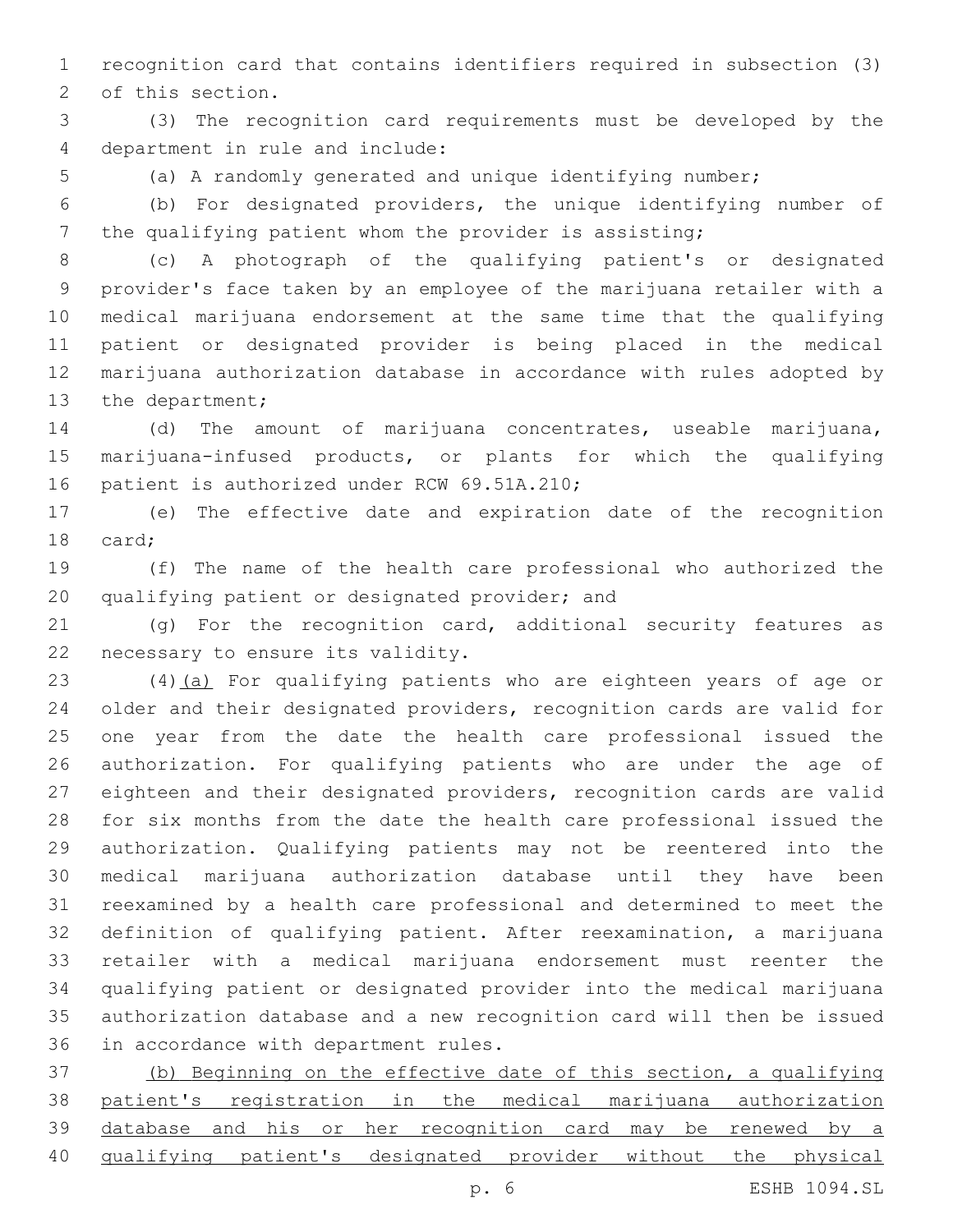presence of the qualifying patient at the retailer if the authorization from the health care professional indicates that the qualifying patient qualifies for a compassionate care renewal, as provided in RCW 69.51A.030. A qualifying patient receiving renewals under the compassionate care renewal provisions is exempt from the photograph requirements under subsection (3)(c) of this section.

 (5) If a recognition card is lost or stolen, a marijuana retailer with a medical marijuana endorsement, in conjunction with the database administrator, may issue a new card that will be valid for six months to one year if the patient is reexamined by a health care professional and determined to meet the definition of qualifying patient and depending on whether the patient is under the age of eighteen or eighteen years of age or older as provided in subsection (4) of this section. If a reexamination is not performed, the expiration date of the replacement recognition card must be the same 16 as the lost or stolen recognition card.

 (6) The database administrator must remove qualifying patients and designated providers from the medical marijuana authorization database upon expiration of the recognition card. Qualifying patients and designated providers may request to remove themselves from the medical marijuana authorization database before expiration of a recognition card and health care professionals may request to remove qualifying patients and designated providers from the medical marijuana authorization database if the patient or provider no longer qualifies for the medical use of marijuana. The database administrator must retain database records for at least five calendar years to permit the state liquor and cannabis board and the department of revenue to verify eligibility for tax exemptions.

 (7) During development of the medical marijuana authorization database, the database administrator must consult with the department, stakeholders, and persons with relevant expertise to include, but not be limited to, qualifying patients, designated providers, health care professionals, state and local law enforcement agencies, and the University of Washington computer science and engineering security and privacy research lab or a certified 36 cybersecurity firm, vendor, or service.

 (8) The medical marijuana authorization database must meet the 38 following requirements: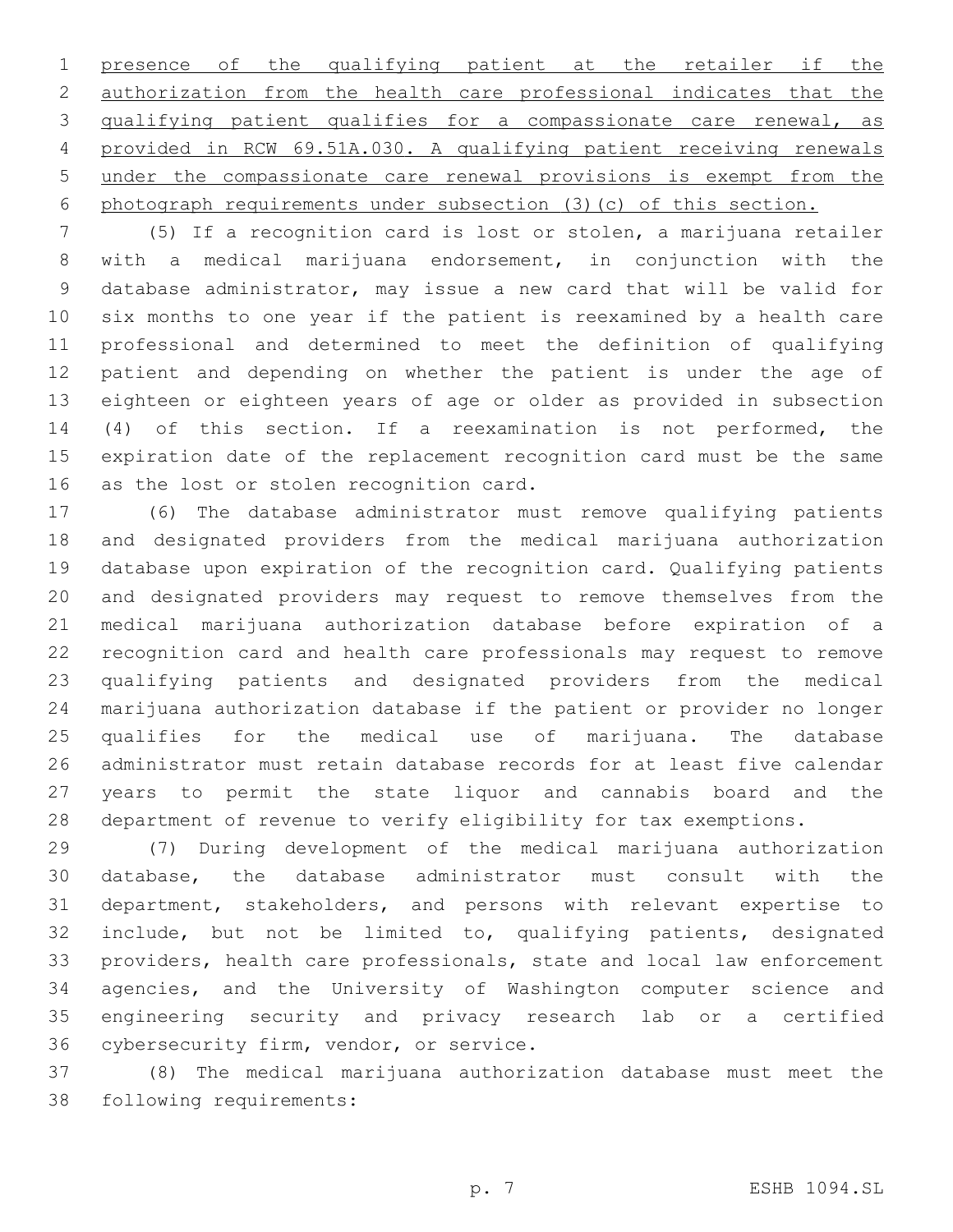(a) Any personally identifiable information included in the database must be nonreversible, pursuant to definitions and standards 3 set forth by the national institute of standards and technology;

 (b) Any personally identifiable information included in the database must not be susceptible to linkage by use of data external 6 to the database;

 (c) The database must incorporate current best differential privacy practices, allowing for maximum accuracy of database queries while minimizing the chances of identifying the personally 10 identifiable information included therein; and

 (d) The database must be upgradable and updated in a timely fashion to keep current with state of the art privacy and security 13 standards and practices.

 (9)(a) Personally identifiable information of qualifying patients and designated providers included in the medical marijuana authorization database is confidential and exempt from public disclosure, inspection, or copying under chapter 42.56 RCW.

 (b) Information contained in the medical marijuana authorization database may be released in aggregate form, with all personally ((identifying [identifiable])) identifiable information redacted, for the purpose of statistical analysis and oversight of agency 22 performance and actions.

 (c) Information contained in the medical marijuana authorization database shall not be shared with the federal government or its 25 agents unless the particular (( $\{\text{qualifying}}$ )) qualifying patient or designated provider is convicted in state court for violating this 27 chapter or chapter 69.50 RCW.

 $(10)((a))$  The department must charge a one dollar fee for each initial and renewal recognition card issued by a marijuana retailer with a medical marijuana endorsement. The marijuana retailer with a medical marijuana endorsement shall collect the fee from the qualifying patient or designated provider at the time that he or she is entered into the database and issued a recognition card. The department shall establish a schedule for marijuana retailers with a medical marijuana endorsement to remit the fees collected. Fees collected under this subsection shall be deposited into the health 37 professions account created under RCW 43.70.320.

 (((b) By November 1, 2016, the department shall report to the governor and the fiscal committees of both the house of 40 representatives and the senate regarding the cost of implementation